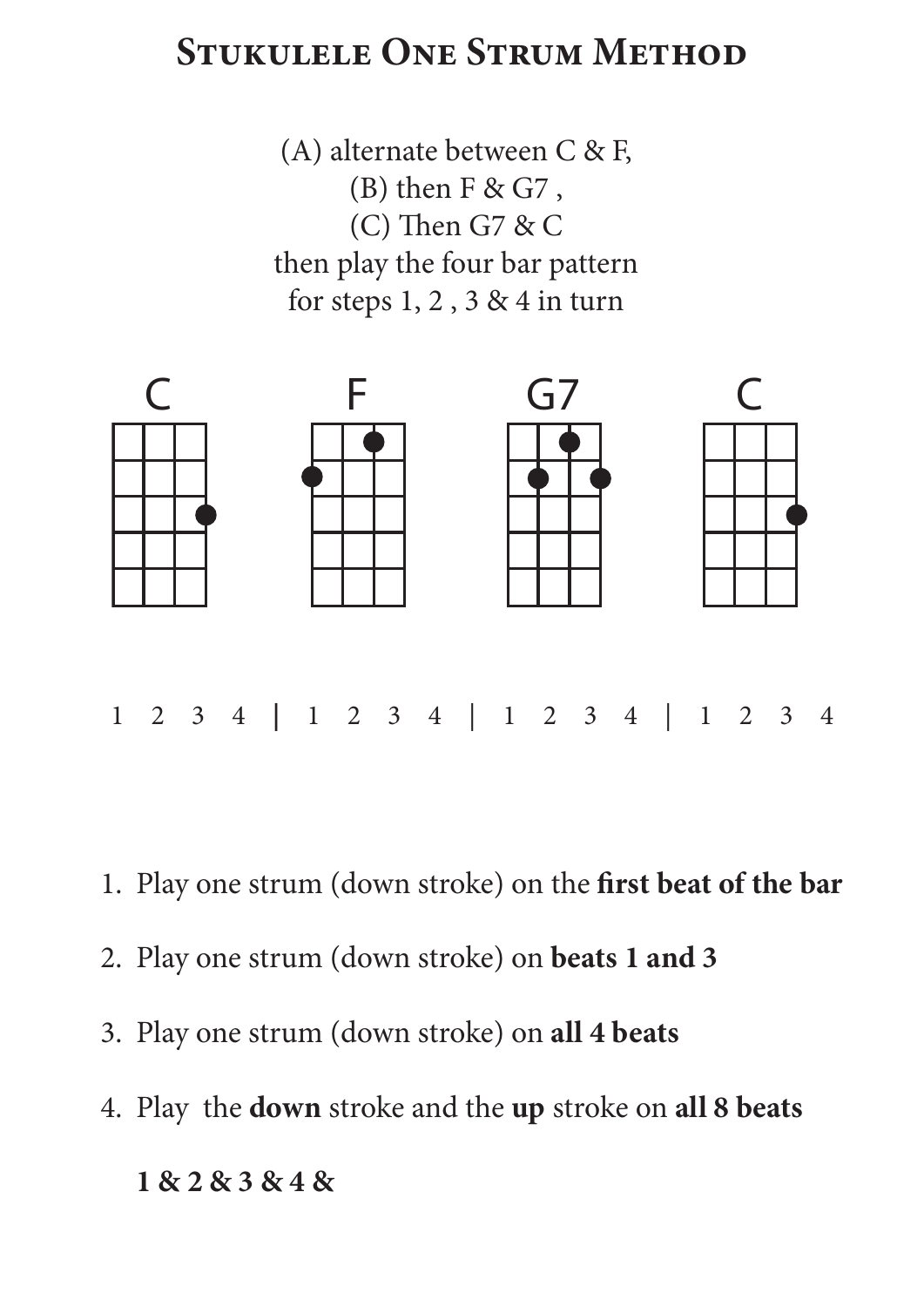

 **I had to leave a little girl in Kingston town.**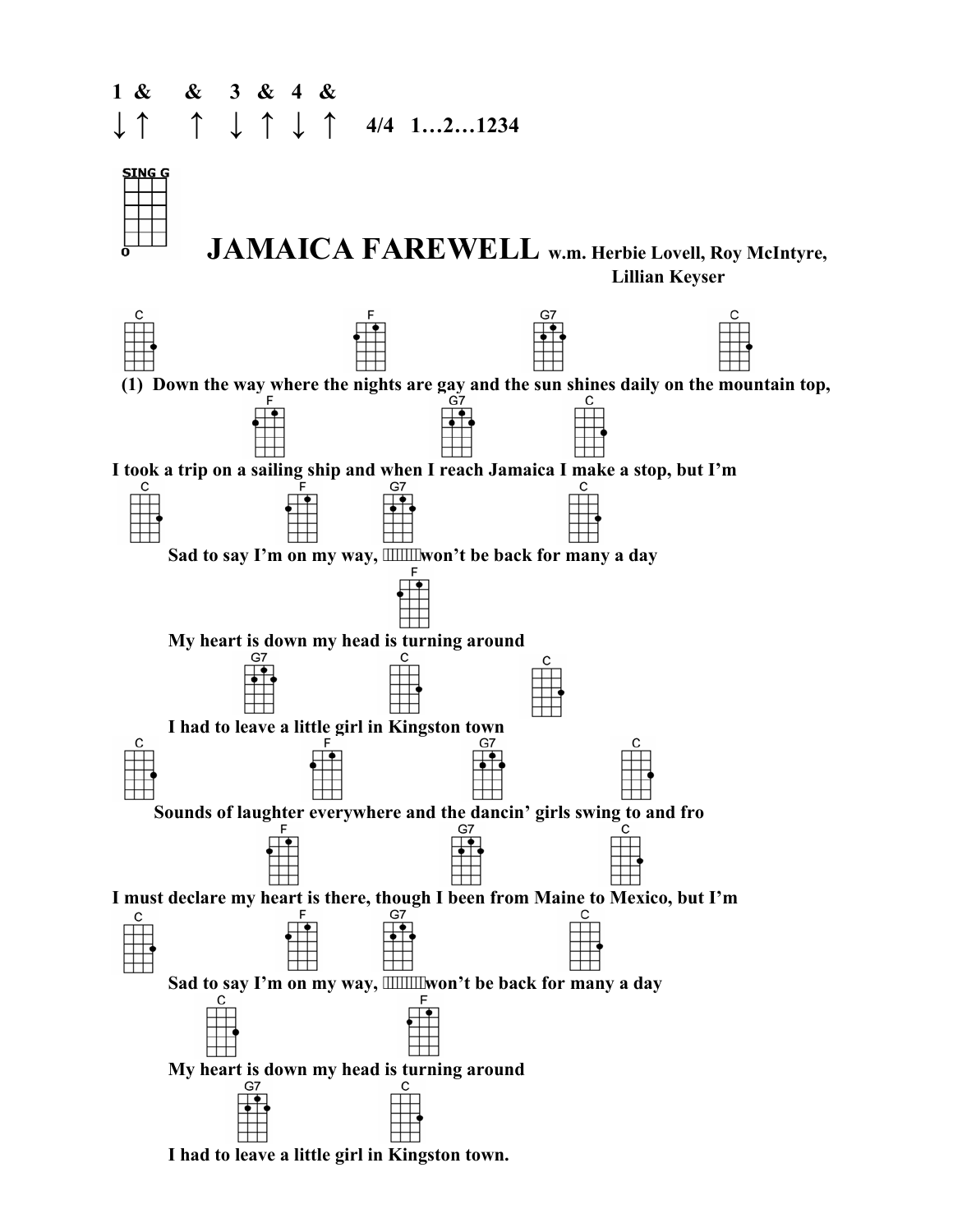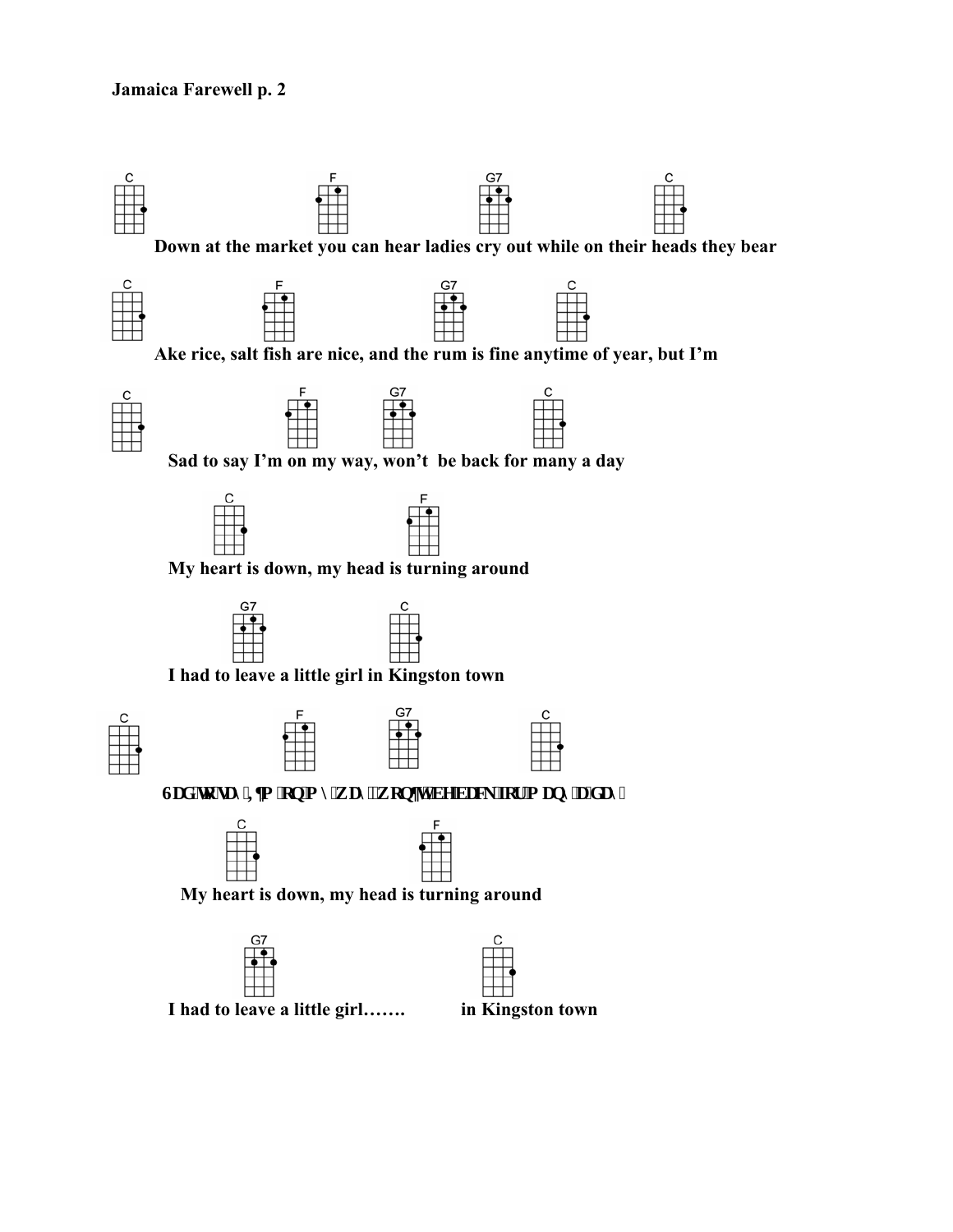## *Jackson*

Billy Edd Wheeler and Jerry Leiber. 1963

| 2/4 |    |   |                |
|-----|----|---|----------------|
| ٢.  | C7 | ⊏ | G <sub>7</sub> |
|     |    |   |                |
|     |    |   |                |
|     |    |   |                |
|     |    |   |                |

- *Both [C]* We got married in a fever, hotter than a pepper sprout, We've been talkin' 'bout Jackson, ever since the fire went *[C7]* out.
- *Guy* I'm goin' to *[F]* Jackson, I'm gonna mess a-*[C]*-round, Yeah, I'm goin' to *[F]* Jackson, *[G7]* Look out Jackson *[C]* town.
- *Girl [C]*Well, go on down to Jackson; go ahead and wreck your health. Go play your hand you big talkin' man, make a big fool of your-*[C7]*-self, Yeah yeah go to *[F]* Jackson; but go comb that *[C]* hair!
- *Guy* I'm gonna snowball *[F]* Jackson.
- *Girl [G7]*Go ahead and see if I *[C]* care.
- *Guy [C]* When I breeze into that city, people gonna stoop and bow. (Hah!) All them women gonna make me, teach 'em what they don't know *[C7]* how, I'm goin' to *[F]* Jackson, you turn-a loose-a my *[C]* coat. 'Cos I'm goin' to *[F]* Jackson.
- *Girl [G7]* "Goodbye," that's all she *[C]* wrote.
- *Girl [C]* They'll laugh at you in Jackson, and I'll be dancin' on a Pony Keg. They'll lead you 'round town like a scalded hound, With your tail tucked between your *[C7]* legs, Yeah yeah go to *[F]* Jackson, you big-talkin' *[C]* man. And I'll be waitin' there in *[F]* Jackson, *[G7]* behind my Jaypan *[C]* Fan
- *Both [C]* We got married in a fever, hotter than a pepper sprout, We've been talkin' 'bout Jackson, ever since the fire went *[C7]* out We're goin' to *[F]* Jackson, and that's a natural *[C]* fact. Yeah, we're goin' to *[F]* Jackson, *[G7]* ain't never comin' *[C]* back.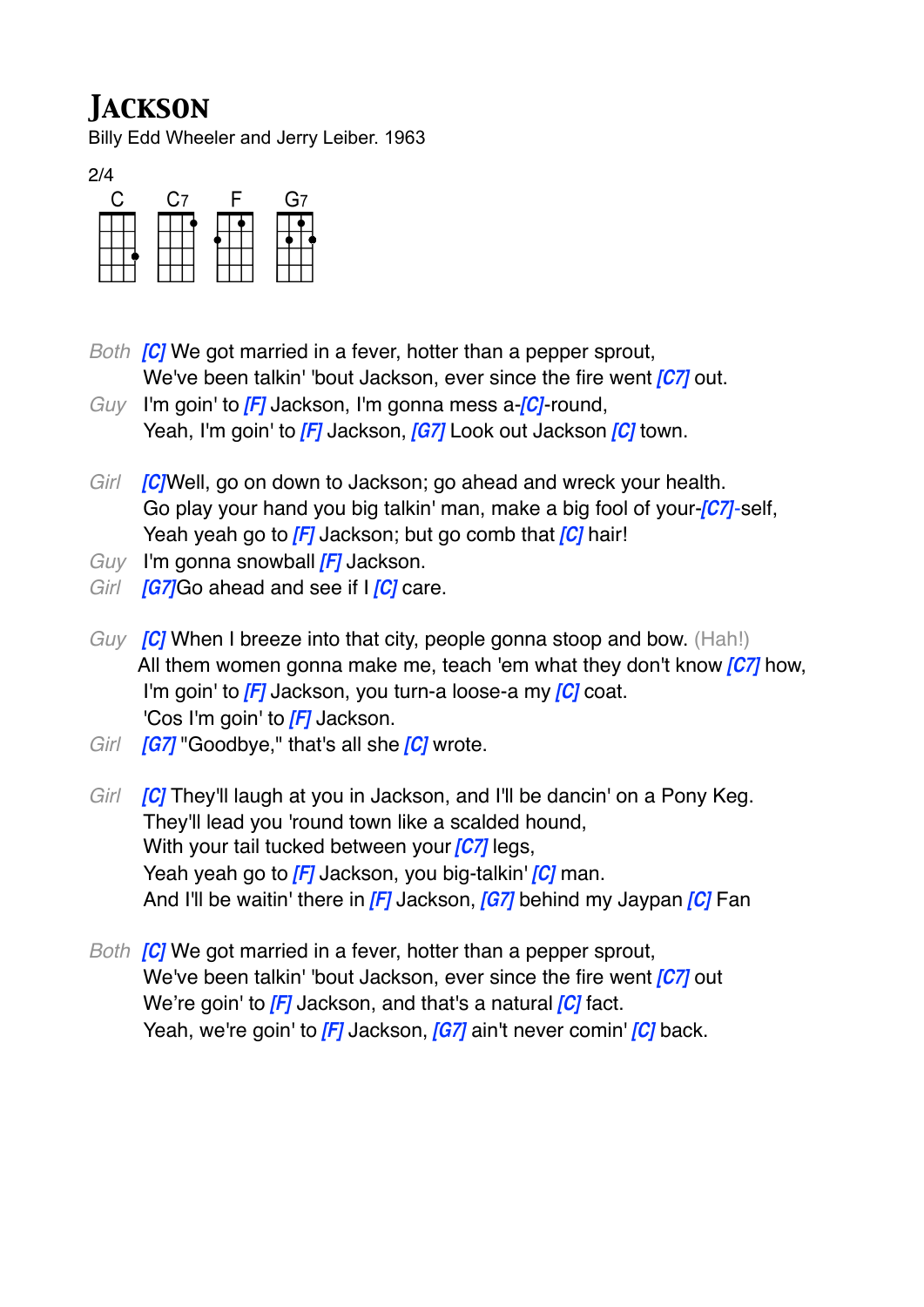

# **YOU ARE MY SUNSHINE**

**4/4 1234 1** 





**You are my sunshine, my only sunshine** 





 **You make me happy when skies are gray** 



 **You'll never know, dear, how much I love you** 



 **Please don't take my sunshine away.** 





 **The other night, dear, as I lay sleeping,** 



 **I dreamed I held you in my arms** 



 **When I awoke, dear, I was mistaken** 



 **So I hung down my head and I cried.** 

Chorus (1<sup>st</sup> four lines)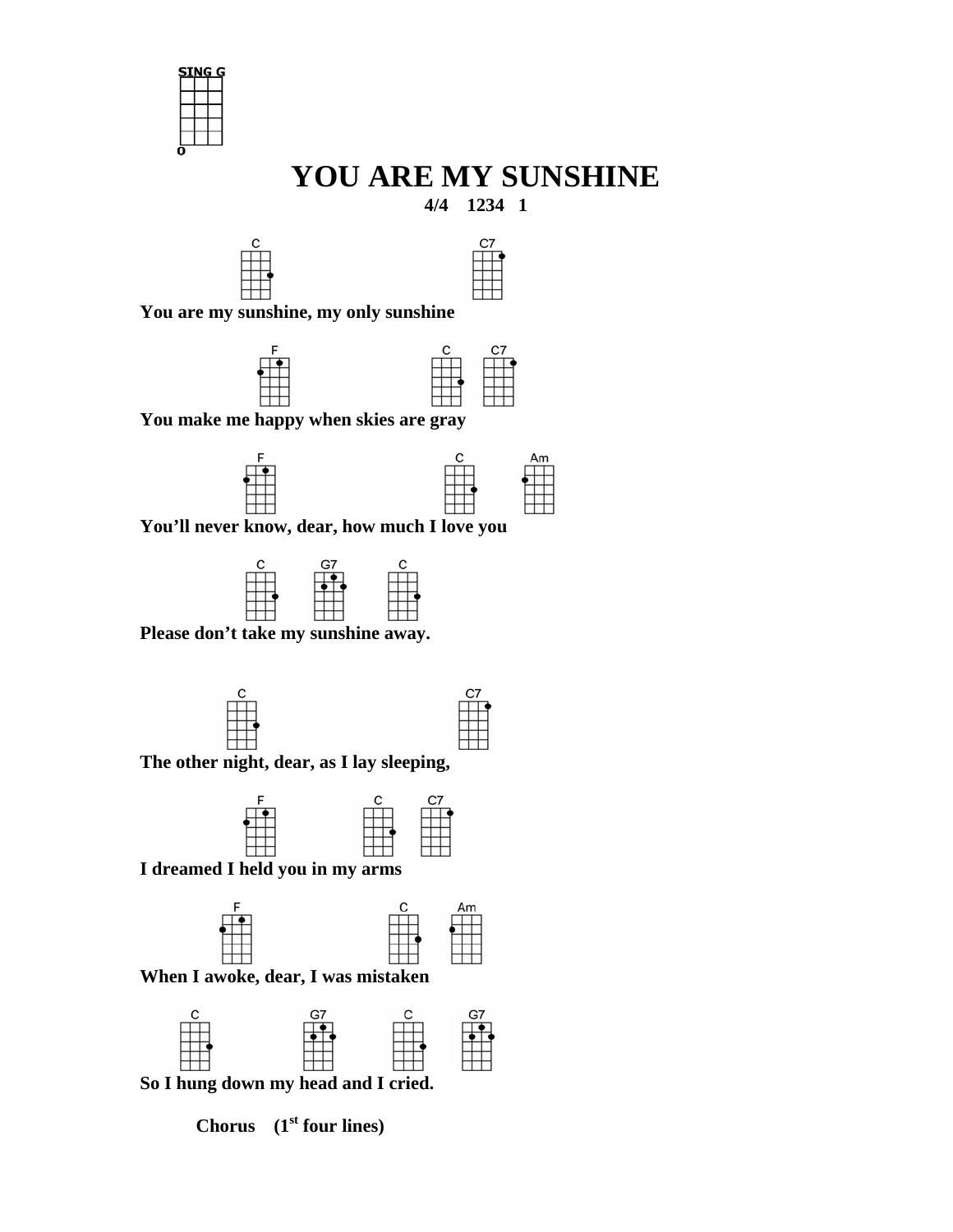



**A-mazing grace how sweet the sound** 



**That saved a wretch like me.** 



**I once was lost but now am found** 



**Was blind but now I see.**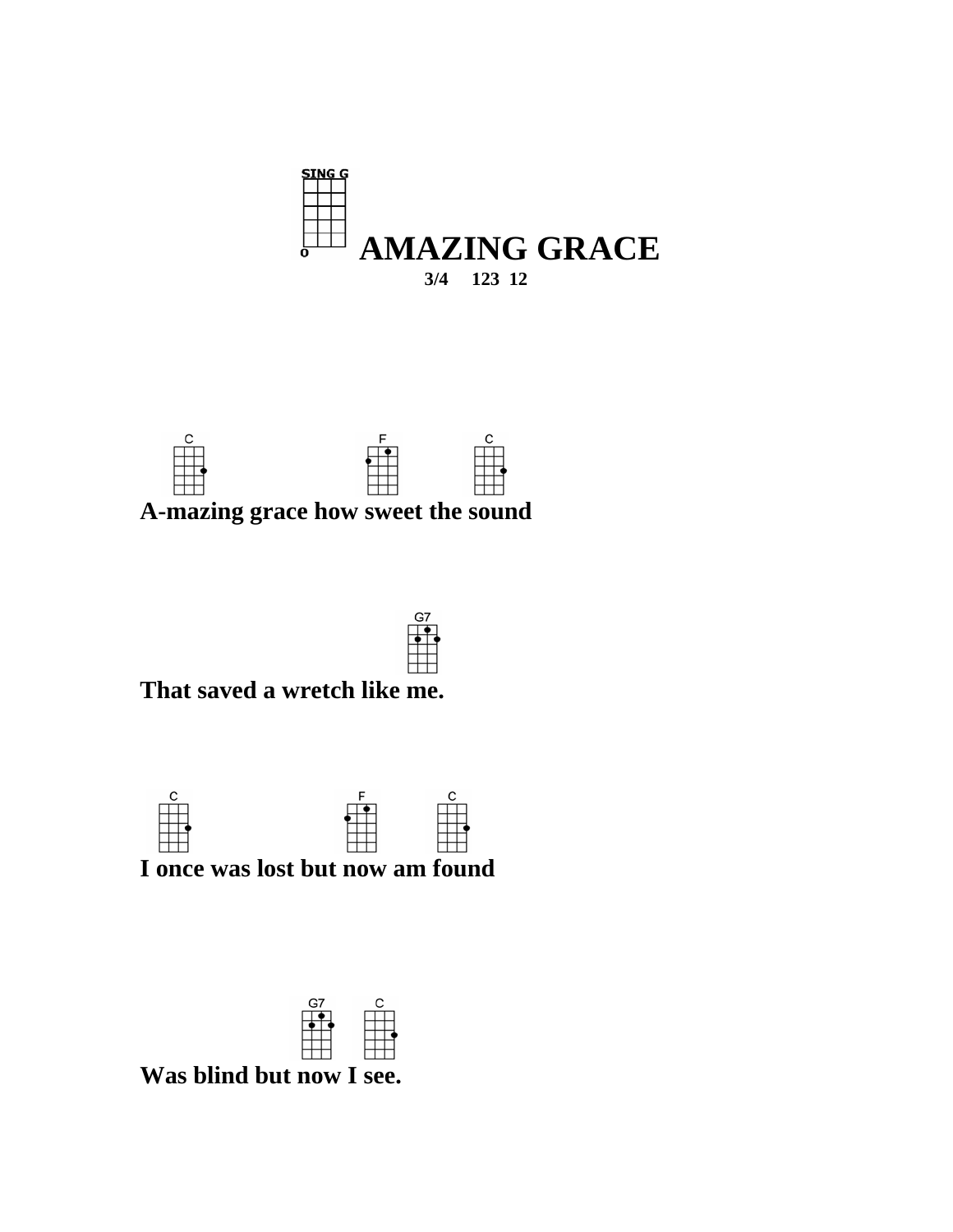#### **AMAZING GRACE (COMMENTS BELOW) 3/4 123 12**

| $\boldsymbol{2}$                                                                           | 1                                                                | 3              | $\boldsymbol{2}$   | $\boldsymbol{2}$                             | 1                                                                                                                                                                                                                                                                                                                                            | $\boldsymbol{2}$                  | 1                                                                                                                                                                              | 11/3                                                                      | (numbers of measures-3 beats each)                                                                                                                                                                                                 |
|--------------------------------------------------------------------------------------------|------------------------------------------------------------------|----------------|--------------------|----------------------------------------------|----------------------------------------------------------------------------------------------------------------------------------------------------------------------------------------------------------------------------------------------------------------------------------------------------------------------------------------------|-----------------------------------|--------------------------------------------------------------------------------------------------------------------------------------------------------------------------------|---------------------------------------------------------------------------|------------------------------------------------------------------------------------------------------------------------------------------------------------------------------------------------------------------------------------|
| C                                                                                          | F                                                                | C              | G7                 | C                                            | F                                                                                                                                                                                                                                                                                                                                            | $\overline{c}$                    | G7                                                                                                                                                                             | $\overline{c}$                                                            | $rac{G7}{11}$<br>С<br>F<br>0003<br>2010<br>0213 (fingering)                                                                                                                                                                        |
| F                                                                                          | Bb                                                               | F              | $\frac{C7}{11}$    | F                                            | $rac{Bb}{\sqrt{1-c}}$                                                                                                                                                                                                                                                                                                                        | $\overline{F}$                    | $\frac{C7}{11}$                                                                                                                                                                | F                                                                         | F<br>C7<br>$rac{Bb}{\sqrt{1-\frac{b}{b}}}$<br>3211<br>2010<br>0001                                                                                                                                                                 |
| $\frac{G}{\Box}$                                                                           | $\overline{c}$                                                   |                | D7                 | $\begin{array}{c}\nG \\ \hline\n\end{array}$ | $\frac{c}{H}$                                                                                                                                                                                                                                                                                                                                | $\frac{1}{\sqrt{2}}$              | $\frac{D7}{111}$                                                                                                                                                               | $\begin{array}{c}\n\hline\n\downarrow \\ \hline\n\downarrow\n\end{array}$ | С<br>D <sub>7</sub><br>$\frac{G}{\prod}$<br>╨                                                                                                                                                                                      |
| D                                                                                          |                                                                  | D              | A7                 | $\frac{1}{\pm}$                              | G                                                                                                                                                                                                                                                                                                                                            | D<br>∰                            | A7                                                                                                                                                                             | D                                                                         | 0132<br>0001<br>1112<br>A7<br>D<br>$\overline{G}$                                                                                                                                                                                  |
|                                                                                            |                                                                  |                | E7                 |                                              |                                                                                                                                                                                                                                                                                                                                              |                                   |                                                                                                                                                                                |                                                                           | 2230<br>0132<br>0100<br>E7<br>Α<br>D<br>$\overrightarrow{P}$                                                                                                                                                                       |
| Bb                                                                                         | E <sub>b</sub>                                                   | $\overline{B}$ | F7                 | $\mathsf{B}\mathsf{b}$                       | $rac{Eb}{\prod}$                                                                                                                                                                                                                                                                                                                             | $rac{Bb}{\bullet}$                | $\frac{F7}{1}$                                                                                                                                                                 | Bb                                                                        | 2230<br>1203<br>2100<br><u>Bb</u><br>Eb<br>F7                                                                                                                                                                                      |
|                                                                                            | Ε                                                                | в              | F#7                |                                              | E                                                                                                                                                                                                                                                                                                                                            | в                                 | F#7                                                                                                                                                                            | в                                                                         | 2231<br>2314<br>3211<br>Ε<br>в<br>F#7                                                                                                                                                                                              |
| Eb                                                                                         | Ab                                                               | Eb             | Bb7                | Eb                                           | $rac{Ab}{1}$                                                                                                                                                                                                                                                                                                                                 | Eb                                | Bb7                                                                                                                                                                            | Eb                                                                        | 2231<br>2314<br>3211<br>Eb<br>Ab<br>Bb7                                                                                                                                                                                            |
|                                                                                            | $\begin{array}{c}\nA \\ \bullet \\ \bullet\n\end{array}$         |                |                    |                                              |                                                                                                                                                                                                                                                                                                                                              |                                   |                                                                                                                                                                                |                                                                           | 2231 3121 1211<br>$\frac{5}{11}$<br>$rac{B7}{1}$<br>$\begin{array}{c}\nA \\ \bullet \\ \hline\n\end{array}$                                                                                                                        |
| $\begin{array}{c}\nF \# \\ \hline\n\bullet \bullet \bullet \bullet \\ \hline\n\end{array}$ |                                                                  |                |                    |                                              | $\frac{B}{1+1}$                                                                                                                                                                                                                                                                                                                              |                                   |                                                                                                                                                                                |                                                                           | 1211<br>2100<br>2231<br>$\begin{array}{c}\nF \# \\ \hline\n\bullet \bullet \bullet \\ \hline\n\bullet \end{array}$<br>$\frac{B}{\bullet}$<br>$\begin{array}{c}\n C#7 \\  \bullet \bullet \bullet \bullet \\  \hline\n \end{array}$ |
| $\overline{AB}$                                                                            | $\begin{array}{c}\n\text{Db} \\ \hline\n\text{1--}\n\end{array}$ |                | $\frac{Ab}{1}$ Eb7 | $\frac{Ab}{\sqrt{1-\frac{1}{2}}}$            | $\begin{array}{c}\n\hline\n\text{Db} \\ \hline\n\text{F} \\ \hline\n\end{array}$                                                                                                                                                                                                                                                             | $\frac{Ab}{\sqrt{1-\frac{1}{2}}}$ | $\begin{array}{c}\n\text{Eb7} \\ \hline\n\text{AD} \\ \hline\n\text{D} \\ \hline\n\text{D} \\ \hline\n\text{D} \\ \hline\n\text{D} \\ \hline\n\text{D} \\ \hline\n\end{array}$ |                                                                           | 3211<br>3121<br>1112<br>Eb7<br>$rac{\text{Ab}}{\Box}$<br>Db<br><b>FF.</b><br>iii<br>H<br><b>HE</b>                                                                                                                                 |
|                                                                                            |                                                                  |                |                    |                                              | $\begin{picture}(100,10) \put(0,0){\line(1,0){100}} \put(10,0){\line(1,0){100}} \put(10,0){\line(1,0){100}} \put(10,0){\line(1,0){100}} \put(10,0){\line(1,0){100}} \put(10,0){\line(1,0){100}} \put(10,0){\line(1,0){100}} \put(10,0){\line(1,0){100}} \put(10,0){\line(1,0){100}} \put(10,0){\line(1,0){100}} \put(10,0){\line(1,0){100}}$ |                                   |                                                                                                                                                                                |                                                                           | 3121 1114 1112<br>$\frac{C#}{\bullet \bullet \bullet}$<br>$\begin{array}{c} \n\overline{F^*} \\ \overline{F^*} \\ \overline{F^*} \\ \end{array}$<br>$\frac{G#7}{\bullet}$<br>1114 3121 1324                                        |